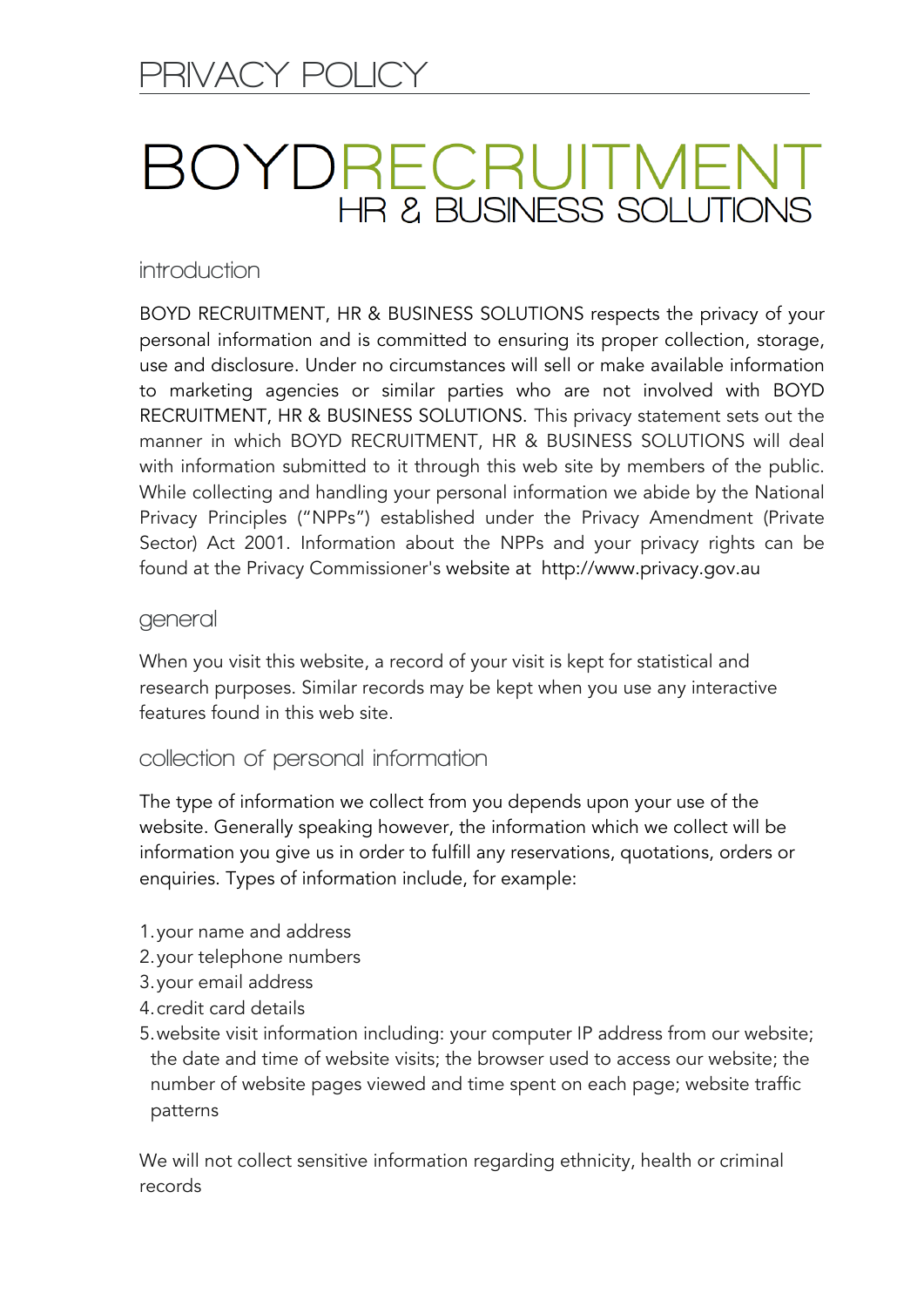## **we may collect your personal information in these ways:**

1. in any discussions we have with you whether in person or by telephone

2. through our website or email server

## **with your consent we may use the information you provide:**

- 1. to send you information and updates about products, services or promotions
- 2. to compose diagnostic and statistical information for our computer network
- 3. to evaluate and improve the effectiveness of our website

## **third party**

The information you provide will not be released to any third party without your consent which may be given during the registration process, or at any time afterwards, unless BOYD RECRUITMENT, HR & BUSINESS SOLUTIONS is compelled to do so by law.

There may be links that will let you leave the Site. The use of information and/or privacy provided by the operator of a linked site as to any information you provide in accessing a linked site is in no way subject to this Privacy Policy. BOYD RECRUITMENT, HR & BUSINESS SOLUTIONS takes no responsibility for any privacy policies or practices of any web sites accessible from the site, whether or not such practices conform to privacy policies of those sites.

## **access & correction**

If you become aware or believe at any time that information we hold about you is inaccurate, incomplete or outdated, you may contact us by any of the methods set out below and provide us with evidence of the inaccuracy and if we agree that the information requires correcting we will take all reasonable steps to correct the information.

In most cases, you are entitled to access your personal information. We will try to respond to any request for access within four weeks, depending on the complexity of the information or the request. Under the NPPs, access can be denied in certain circumstances; we will give you our reasons for denying access if we do so. If the request is complex or time consuming, we may charge a fee for giving you access.